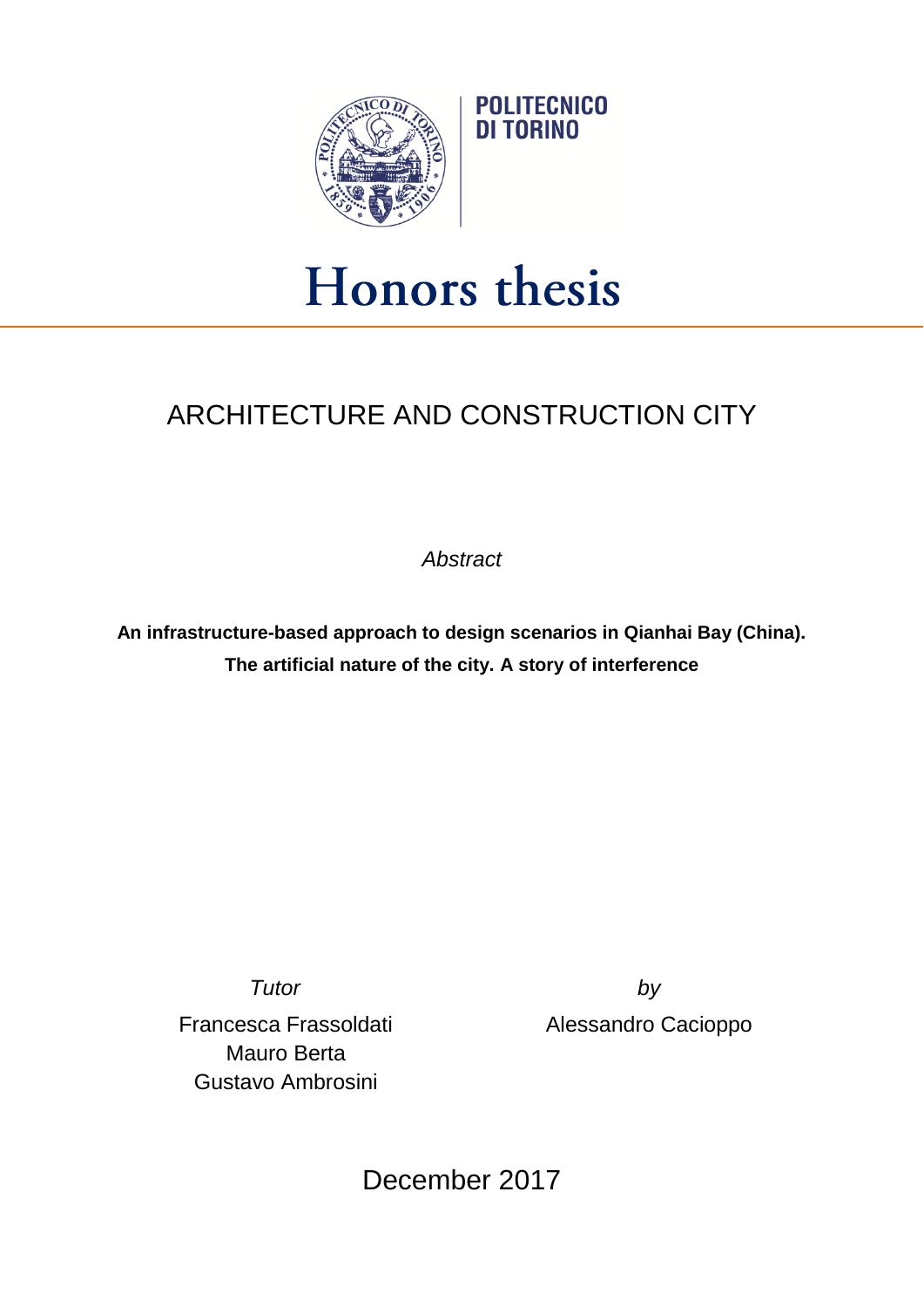This research is the outcome of a Joint studio started between Hong Kong and Shenzhen and then completed in Torino, about the future of the new district of Qianhai Bay in the southern part of Shenzhen.

The thesis represents an attempt to reflect on the role of the infrastructure in urban design and its conception as an *operative system* that sustains and shapes the urban of today. In China, infrastructure design stands at the base of urban planning; nevertheless, those infrastructures that supports urban life and occupy relevant space in the city fabric need to be described not only through a hard specific engineering lexicon but also as a real spatial category able to develop urbanity and public programs.

With a winning proposal of fifteen square kilometres completely built on reclaimed land, the new image of Qianhai as "Water city" is built on the specificity of water management efficiency and a deep trust in technical solutions. Visions and images of the future development are extremely attractive: clean and open streets, high modern towers, and vast areas of manicured green spaces.

Nevertheless, the production of these images do not clash only with the aesthetical value of the landscape but they do not reveal the real lack of an integrated approach to face natural hazards. We demonstrate in fact, through the analysis of plans and climate data that most of the existing calculations on extreme scenarios should be now considered as average situations unable together with the rapid urbanization process to prevent the area from extreme weather events linked to climate change.

In this light, rather than propose a fixed "solution", my design exploration place itself in a tangential position within the architectural speculation. It uses constantly the uncertainty of the area and field condition to reframe the original design statement with a systemic understanding of urban ecology useful to visualize both the macro-dimension of the district and its natural topography and the micro-dimension of urban wildlife.

Through a new topography between the city blocks in fact, a new performative ground of interconnected rain gardens allows collecting water and infiltrating from heavy rainwater events. The system has a double benefit for the city: on the one hand, it is useful to reduce flashy and localized floods by storm water and on the other hand, it contributes to create more naturally environments between the buildings. The installation of this natural green and blue infrastructure that wraps the city aims to redefine a new sense of publicness in the water management connecting nature, built environment and daily urban life. In order to better understand the dynamics of the proposed landscape I have conducted an investigation trough different plant species and their behaviours to create a more resilient and productive nature in front of an expensive ornamental one. In addition, the design by research aims to explore the city as a place for the life of that huge part of non-human animals who lived in the artificial environment and, which most of the time are forgotten in the balance of our ecosystem. The research investigates the possibility of such form of coexistence with a particular attention to the architecture, people and the way animal world interacts with them. In conclusion, this thesis tells a *story of interference* to highlight the multiple strategies that we could take or find in the city. Natural and artificial, fake and real, ornamental and productive, humans and not humans are only just of the categories that in the city's system work with the *infrastructural behaviours*. The funny part is collect them, reorganize and produce research and design exploration for our future ecosystem.